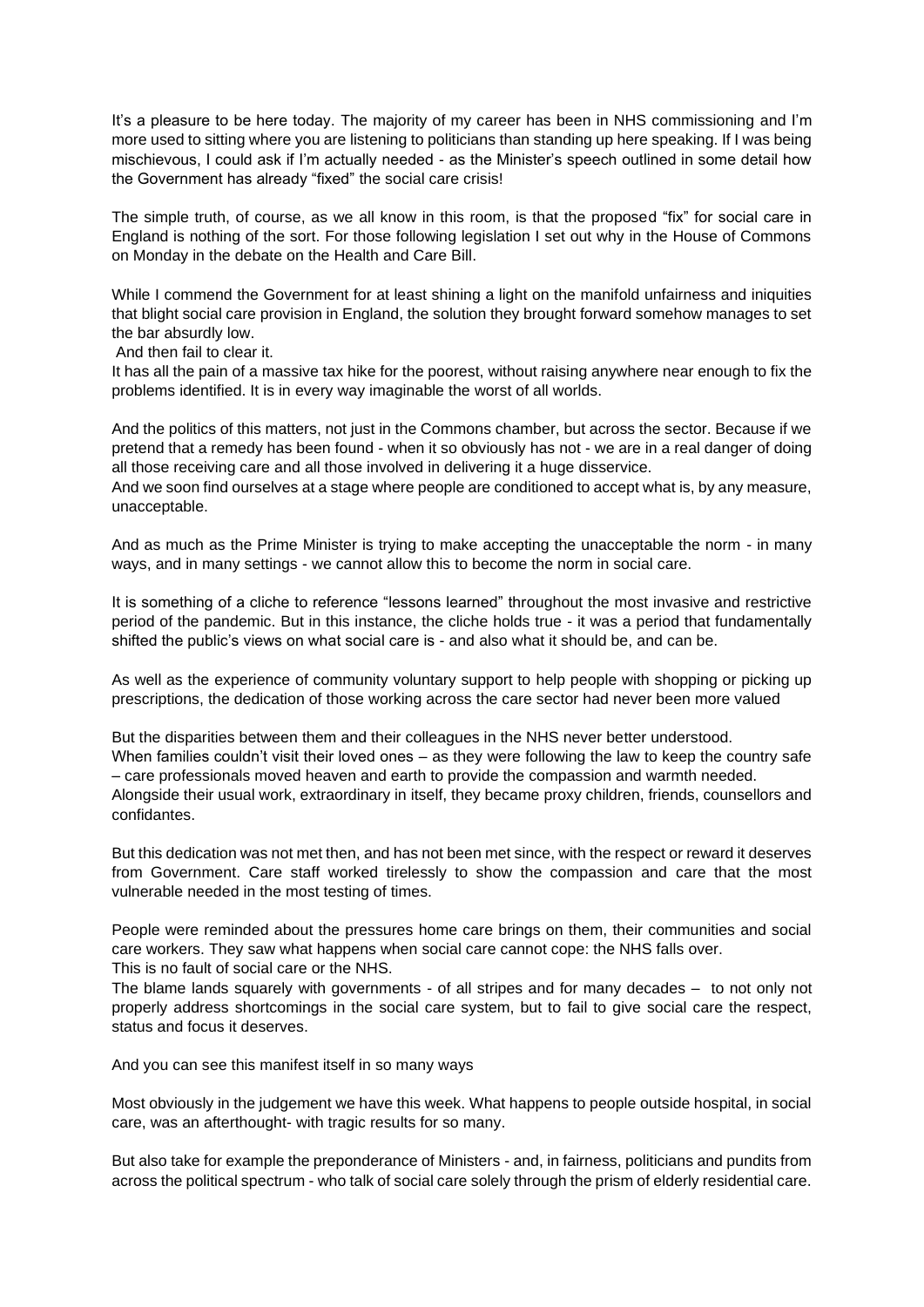It is maddening. Social care supports people of all generations, backgrounds and with all needs. Like the NHS, it is a service required by, and delivered to, every person in every corner of the country. The public know this, yet all too often the Government still acts as if elderly care is the only show in town.

And this narrow thinking, a leaning into tropes and stereotypes, has bred a dangerously incurious approach from Ministers.They pay little attention to how other countries, including other parts of the UK, are trying more seriously to address the wider issues.

I am a member of a parliamentary assembly that brings together politicians across Britain and Ireland. I also have experience as a carer in England and Northern Ireland. Systems that have the same origins but are now diverging.

In Wales there has been for a decade at least a more determined effort to address the real issues. They are further from the threat of collapse than the horrendously unstable residential care market in England.

We are all grappling with similar problems, namely the quantity and quality of care received by people in need. A willingness to look across borders needs to be matched by a willingness to look inwards and to acknowledge that our social care workforce is overwhelmingly made up of poorly-paid women. Yet when the Government talks about "levelling up", it focuses solely on geography, while ignoring the individual.

Improvement in those geographical areas that need it most is a laudable objective, but any attempt to deliver this change is doomed to failure if it does not also address the shared challenges, obstacles and ingrained discrimination that a majority of the workforce face. And we must be honest - these are issues faced in far greater measure and to a far greater extent by women. We know it, and we are obligated to call it out.

A superb example of policy tinsel is the introduction of the new 'Trailblazers'. This is manna from heaven for ministers. It's catchy, go-get them, proactive and... utter bereft of any detail. The perfect policy for the minister that has it all.

I pushed the Government to elaborate on the proposals on Monday. Even a crumb of information would have been useful, but sadly silence followed. On Tuesday a brief missive to the Lords showed – we don't know what reforms will be trialled, how long for, what the measures for success will be, how much it will cost. If you can hear the exasperation in my voice right now, that's because it is there.

It is relatively easy, of course, to offer a critique of our opponents. But what would a Labour government do differently? How would we chart a path forward for social care in England?

We would start by acknowledging that demand for social care is rising at a rate that the system as is cannot currently cope with - and by acknowledging also that this demand will rise further in the years ahead. And for me, we start to deal with this not in the care home, treatment centre, hospital, but \*at\* home. We need a cross-government focus on housing.

We currently have housing stocks that are desperately depleted, poorly constructed for those who live in them, and which act as an anchor for those who wish to move to more appropriate homes but can't. The Department for Health and Social Care and the Department for Housing, Levelling Up and Communities need to get their act together. And quickly.

But bricks and mortar do not a social care system make. A well resourced, well respected and properly sized workforce do. The staffing shortages in our social care systems long ago reached a tipping point. The warning lights have stopped flashing, but only because the bulbs have all blown.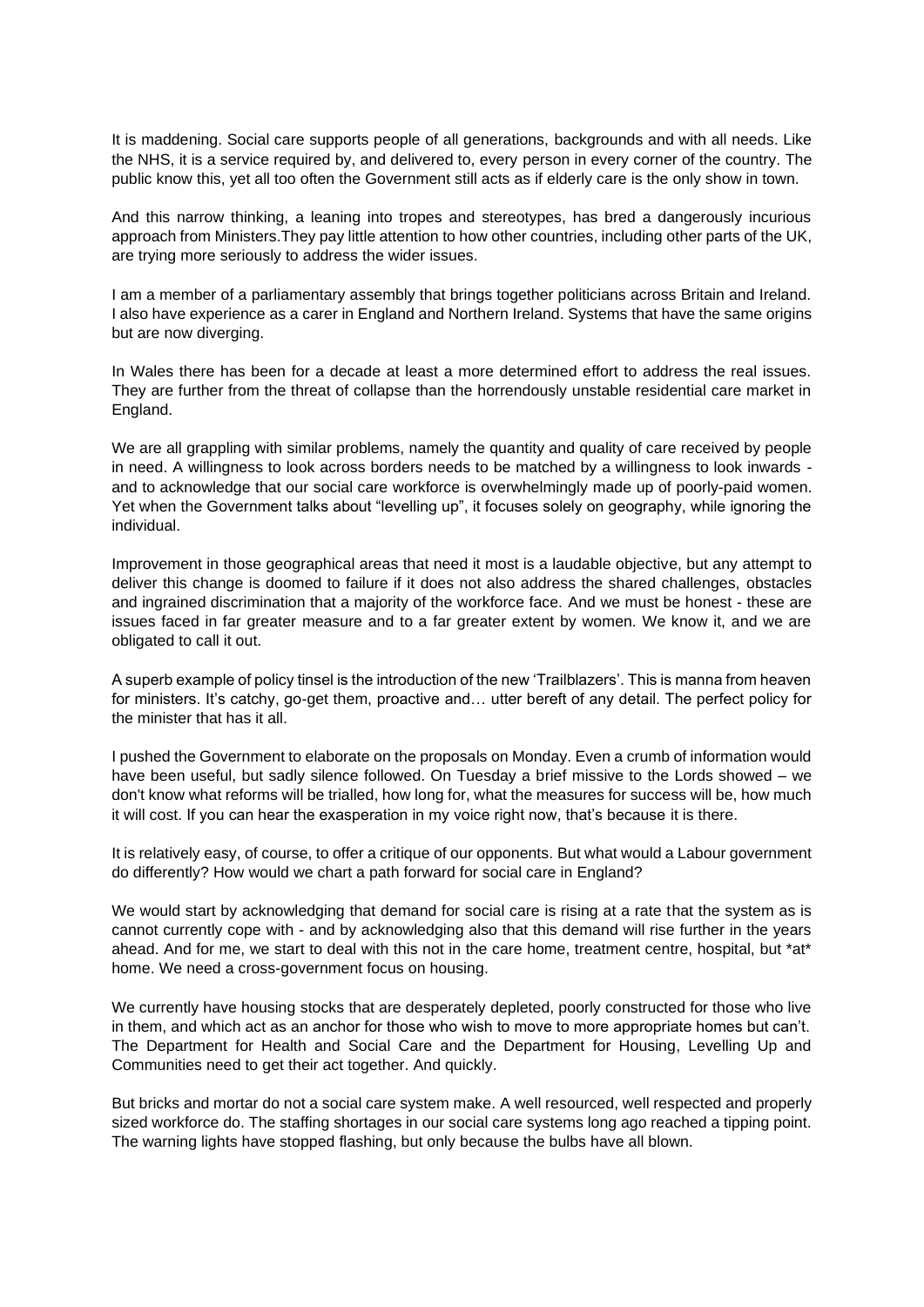Staffing shortages not only undermine service provision, but create a vicious circle for a workforce that feels undervalued - and becomes increasingly unattractive to the new recruits needed to fix the problem in the first place. And we should never forget the millions in the other workforce – the unpaid and informal carers – who deserve better support.

Nowhere is the workforce problem clearer than in the waiting lists for NHS services - they are a symptom of a social care service struggling to cope.

But more than this is the need to overcome society's attitude to social care. In Britain we hold dear the idea that we have access to health and care when you need it. Based on need and not ability to pay. It comes as a great shock to so many that it is not true.

But not only are the public more alive to the reality of the social care system after the pandemic. I think we are seeing a shift across the NHS as Chief Executives and commissioners look at the rising number of 'medically fit' people in hospital awaiting discharge. The conversations you're having, and the newly created "Integrated Care Systems" offer the potential to move systems away from episodic reactive hospital based care.

It is my contention that we can only properly address the systemic challenges facing the NHS if we adopt a "social care first" approach.

The NHS was an institution built to solve the health crisis of early 20th century Britain. And it did. And it has been at the vanguard of delivering the advances that we all enjoy today - a time where vaccines for viral diseases can be discovered within months, and where most of us expect to live well into our old age.

So for me, the way forward is a no-brainer. We need to take a social care first approach if we are to protect and sustain an institution that means so much to all of us. Because if we fix social care we unleash the potential of the NHS and crucially all our communities.

As my colleague Liz Kendall said at this meeting last year, Labour knows how to do this. Our 5-point plan would transform social care provision, empower those accessing care - and their families - to live the life they choose.

1. Labour will transform access to care - ensuring every older and disabled person who needs care and support gets it when and where they need it.

2. Secondly we will shift the focus of support to prevention and early intervention, with a new principle of Home First. Whilst we are always going to need residential and nursing homes, care should be about supporting people to live in the place they call home, with the people they love, in communities that look out for one another, doing things that matter to them.

3. We will support Independent living, guaranteeing working age adults with disabilities have choice and control over the support they get, and that their views drive change throughout the system.

4. Labour will ensure staff get the pay, terms and conditions they deserve, tackling high vacancy rates, and transforming training to improve the quality of care.

5. Finally, People should not be putting their own health and livelihoods at risk just for looking after the people they love - Labour's plan will make sure England's 11 million unpaid family carers get proper information, advice and breaks and more flexibility in the workplace to help them balance their work and caring responsibilities.

Only Labour can deliver a modern care system after recovery from pandemic and a decade of neglect and austerity funding. We did it in 1948 and did it in 1997. It will take time and no magic money tree or miracle solutions are available.